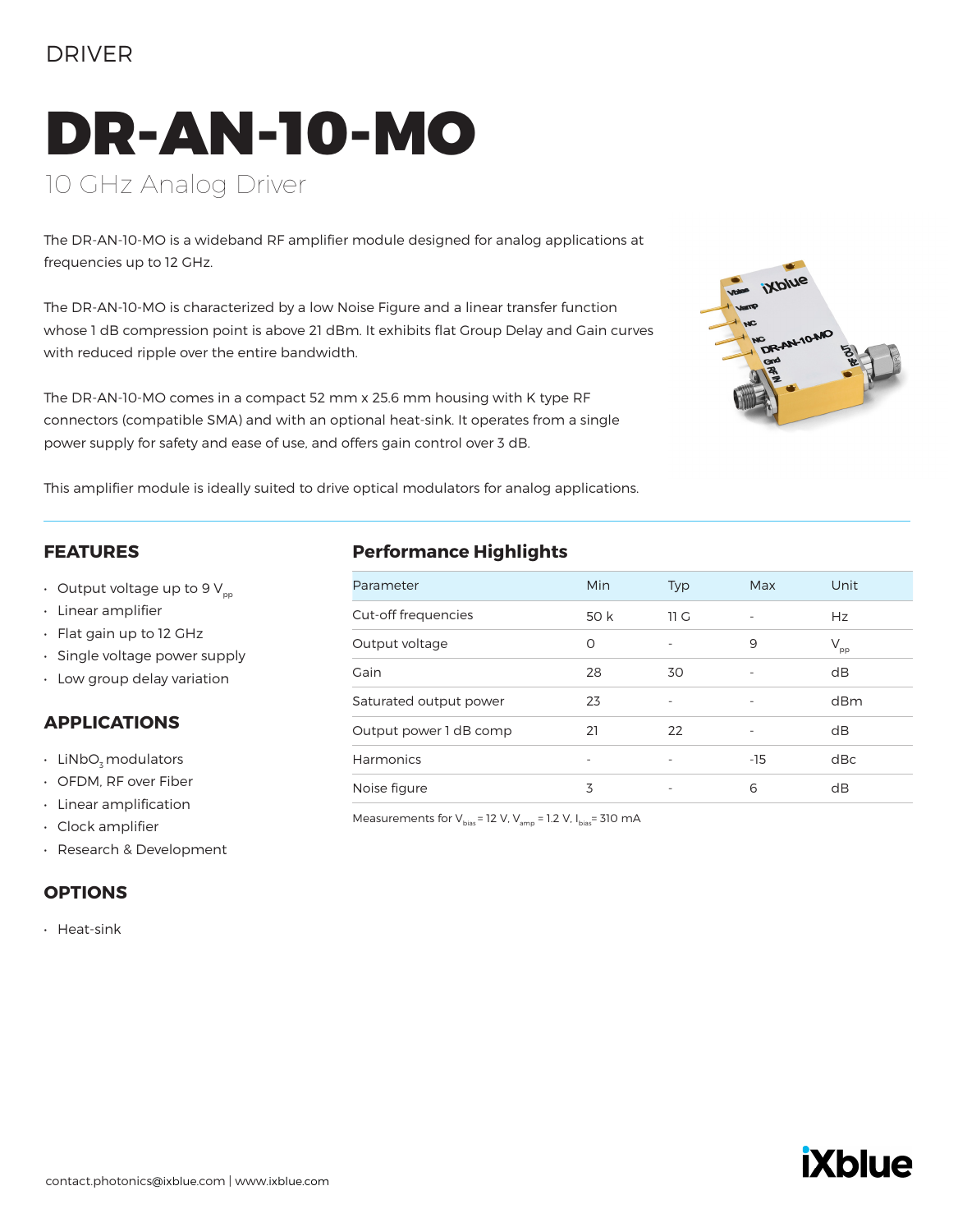# DR-AN-10-MO 10 GHz Analog Driver

### **DC Electrical Characteristics**

| Parameter              | Symbol            | Min                      | <b>Typ</b> | Max  | Unit |
|------------------------|-------------------|--------------------------|------------|------|------|
| Supply voltage (fixed) | v bias            |                          |            |      |      |
| Current consumption    | bias <sup>'</sup> |                          | 300        | 400  | mA   |
| Gain control voltage   | ' amp             | $\overline{\phantom{a}}$ |            | ر. ا |      |

### **Electrical Characteristics**

| Parameter              | Symbol                      | Condition                | Min                      | Typ                      | Max                      | Unit                       |
|------------------------|-----------------------------|--------------------------|--------------------------|--------------------------|--------------------------|----------------------------|
| Lower frequency        | $f_{sub}$ , lower           | -3 dB point              | 50                       | $\overline{\phantom{a}}$ | $\overline{\phantom{a}}$ | kHz                        |
| Upper frequency        | $f_{\rm adv}$ upper         | -3 dB point              | $\overline{\phantom{a}}$ | 11                       | $\overline{\phantom{a}}$ | <b>GHz</b>                 |
| Gain                   | $S_{21}$                    | Small signal, f < 10 GHz | 28                       | 30                       | $\overline{\phantom{a}}$ | dB                         |
| Gain ripple            | $\overline{\phantom{0}}$    | $f < 10$ GHz             | $\overline{\phantom{a}}$ | $\overline{\phantom{a}}$ | ±1.5                     | dB                         |
| Input return loss      | $S_{11}$                    | $f < 10$ GHz             | $\overline{\phantom{a}}$ | $-10$                    | $\overline{\phantom{a}}$ | dB                         |
| Output return loss     | $\mathsf{S}_{\mathsf{22}}$  | $f < 10$ GHz             | $\overline{\phantom{a}}$ | $-15$                    | $\overline{\phantom{a}}$ | dB                         |
| Isolation              | $S_{12}$                    | $f < 10$ GHz             | $\overline{\phantom{a}}$ | -60                      |                          | dB                         |
| Output power 1 dB      | $P_{1 dB}$                  | $2$ GHz < $f$ < 10 GHz   | 21                       | 22                       | $\overline{\phantom{a}}$ | dBm                        |
| Saturated output power | $\mathsf{P}_{\sf sat}$      | $2$ GHz < $f$ < 10 GHz   | 23                       | $\overline{\phantom{a}}$ | $\overline{\phantom{a}}$ | dBm                        |
| Output voltage         | $\mathsf{V}_{\mathsf{out}}$ | Linear                   | O                        | $\overline{\phantom{a}}$ | 7                        | $\mathsf{V}_{\mathsf{pp}}$ |
|                        |                             | Maximum swing            | O                        | $\overline{\phantom{a}}$ | 9                        |                            |
| Noise figure           | <b>NF</b>                   | $2$ GHz < $f$ < 10 GHz   | 3                        | $\overline{\phantom{a}}$ | 6                        | dB                         |
| Harmonics              | Harm                        | $@P_{1dB'}$ f < 5 GHz    | $\overline{\phantom{a}}$ | $\overline{\phantom{a}}$ | $-15$                    | dBc                        |
| Power dissipation      | P                           | Small signal             | $\overline{\phantom{a}}$ | 3.6                      | 5.2                      | W                          |

Conditions: S parameters conditions: P<sub>in</sub> -30 dBm, T<sub>amb</sub> = 25°C, 50  $\Omega$  system

### **Absolute Maximum Ratings**

Stresses in excess of the absolute maximum ratings can cause permanent damage to the device. These are absolute stress ratings only. Functional operation of the device is not implied at these or any other conditions in excess of those given in the operational sections of the data sheet. Exposure to absolute maximum ratings for extended periods can adversely affect device reliability.

| Parameter             | Symbol                     | Min      | Max   | Unit            |
|-----------------------|----------------------------|----------|-------|-----------------|
| RF input voltage      | $V_{in}$                   |          | 0.6   | $V_{\text{pp}}$ |
| Supply voltage        | $V_{bias}$                 | $\Omega$ | 13    |                 |
| DC current            | <sup>'</sup> bias          | O        | 400   | mA              |
| Gain control voltage  | $V_{amp}$                  | O        | 1.3   | V               |
| Power dissipation     | $P_{\text{diss}}$          |          | 5.2   | W               |
| Operating temperature | $\mathsf{T}_{\mathsf{op}}$ |          | $+50$ | $^{\circ}$ C    |
| Storage temperature   | st                         | $-10$    | $+70$ | °С              |

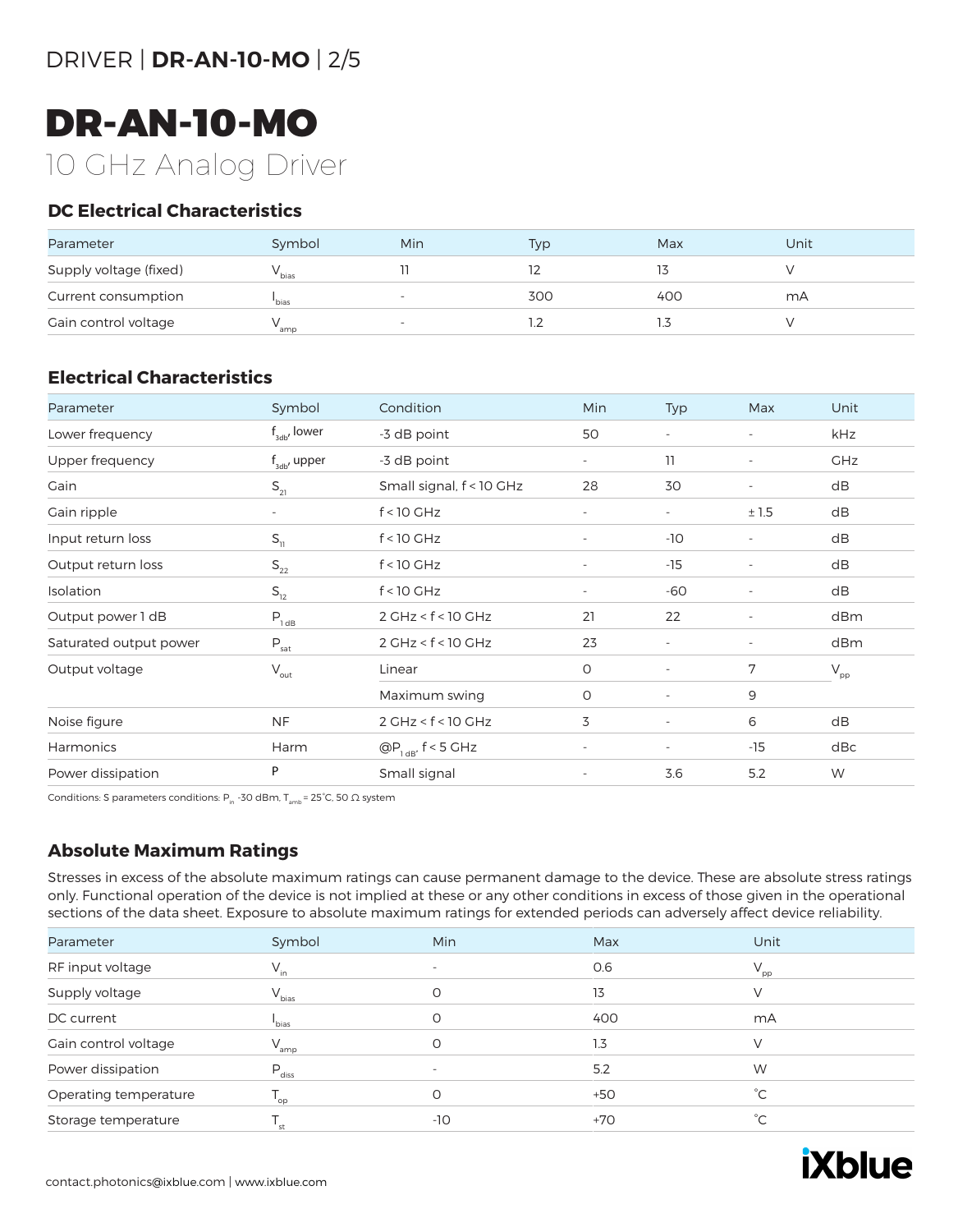## DRIVER | **DR-AN-10-MO** | 3/5

# DR-AN-10-MO

 $S_{21}$  and Group Delay Parameter Curves Conditions:  $V_{bias} = 12 V$ ,  $V_{amp} = 1.2 V$ ,  $I_{bias} = 310 mA$ 



 $S_{22}$  Parameter Curve Conditions:  $V_{bias}$  = 12 V,  $V_{amp}$  = 1.2 V,  $I_{bias}$  = 310 mA



Saturated Output Power Curve Conditions:  $V_{bias} = 12 V$ ,  $V_{amp} = 1.2 V$ ,  $I_{bias} = 310 mA$ 



S<sub>12</sub> Parameter Curve Conditions:  $V_{bias}$  = 12 V,  $V_{amp}$  = 1.2 V, I $_{bias}$  = 310 mA



 $S_{11}$  Parameter Curve Conditions:  $V_{bias} = 12 V$ ,  $V_{amp} = 1.2 V$ ,  $I_{bias} = 310 mA$ 







**iXblue**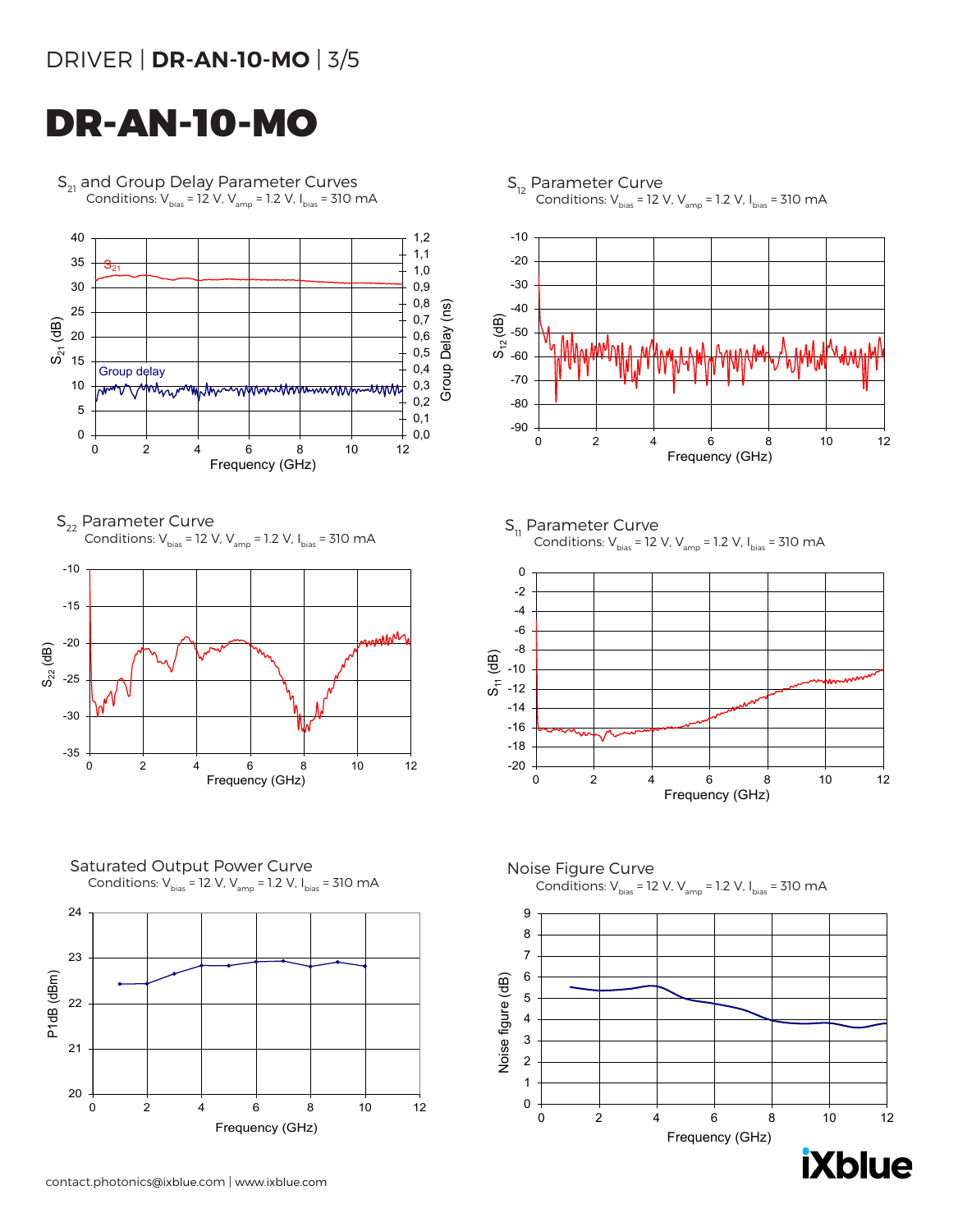## DRIVER | **DR-AN-10-MO** | 4/5

Electrical Schematic Diagram



#### Mechanical Diagram and Pinout All measurements in



The heat-sinking of the module is necessary. It's user responsability to use an adequate heat-sink. Refer to page 5 for iXblue recommended heat-sink.

| <b>PIN</b> | <b>Function</b>                     | Unit                                  |
|------------|-------------------------------------|---------------------------------------|
| IN         | RF In                               | Female K connector                    |
| OUT        | RF Out                              | Male K connector                      |
| $V_{bias}$ | Power supply voltage                | Set a typical operating specification |
| $V_{amp}$  | Output voltage amplitude adjustment | Adjust for gain control tuning        |